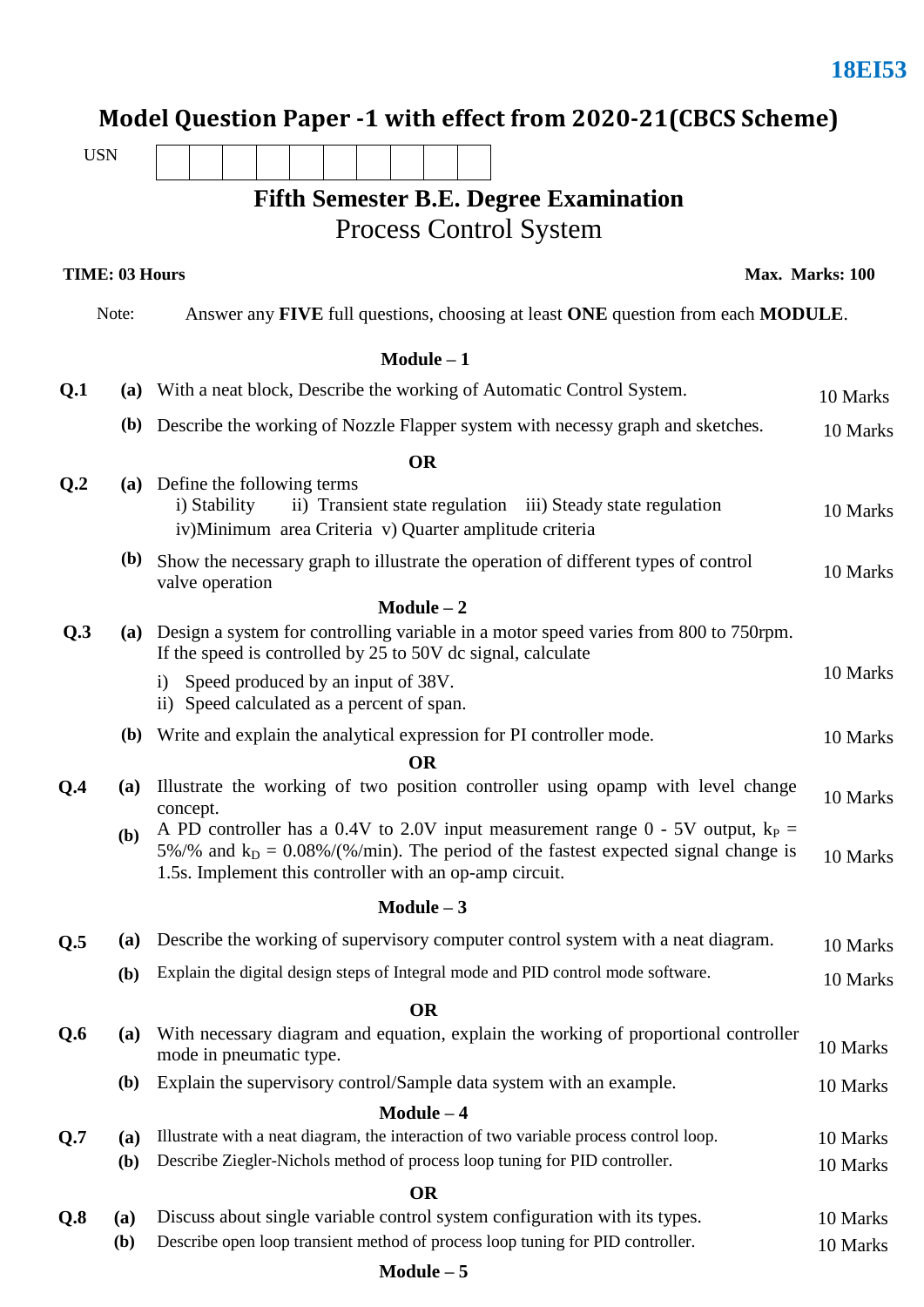## **18EI53**

| Q.9  | Draw the flow chart that represents general approach followed in system modeling and<br>(a)<br>explain it with respect to model evaluation and improvement. |                                                                                                                         |          |  |
|------|-------------------------------------------------------------------------------------------------------------------------------------------------------------|-------------------------------------------------------------------------------------------------------------------------|----------|--|
|      | (b)                                                                                                                                                         | With the neat diagram, illustrate the operation of optimal control system.                                              | 10 Marks |  |
|      |                                                                                                                                                             | OR                                                                                                                      |          |  |
| 0.10 | (a)                                                                                                                                                         | Define artificial intelligence (AI) and illustrate the difference in working of<br>conventional systems and AI systems. | 10 Marks |  |
|      | <b>(b)</b>                                                                                                                                                  | With a neat diagram, explain the optimal design of tubular reactor for ammonium<br>synthesis using system simulation.   | 10 Marks |  |
|      |                                                                                                                                                             |                                                                                                                         |          |  |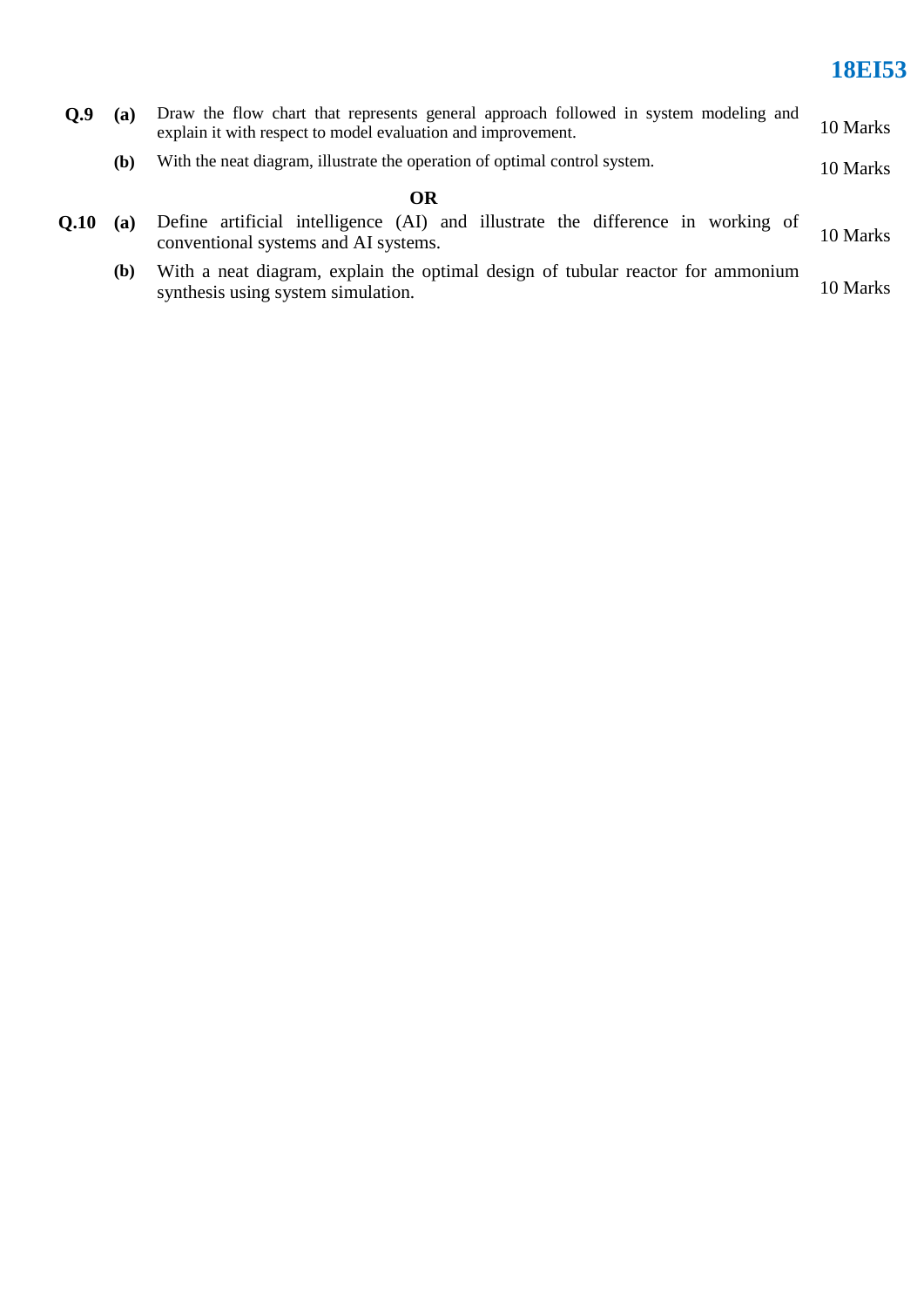|                                                    |                   |                                                                       |                       | <b>Outcome</b>                      |                             |  |
|----------------------------------------------------|-------------------|-----------------------------------------------------------------------|-----------------------|-------------------------------------|-----------------------------|--|
| <b>Question</b>                                    |                   | <b>Bloom's Taxonomy Level</b><br>attached                             |                       | Course<br>Outcome                   | <b>Programme Outcome</b>    |  |
| Q.1                                                | (a)               | Understanding $(L_2)$                                                 |                       | CO1                                 | PO1, PO6, PO12              |  |
|                                                    | (b)               | Understanding $(L_2)$                                                 |                       | CO1                                 | PO1, PO6, PO12              |  |
| Q.2                                                | (a)               | Remembering $(L_1)$                                                   |                       | $\overline{CO1}$                    | PO1, PO6, PO12              |  |
|                                                    | (b)               | Understanding $(L_2)$                                                 |                       | $\overline{CO1}$                    | PO1, PO6, PO12              |  |
| Q.3                                                | (a)               | Analysis $(L_4)$                                                      |                       | $\overline{CO2}$                    | PO1, PO2, PO3, PO6, PO12    |  |
|                                                    | (b)               |                                                                       | Understanding $(L_2)$ |                                     | PO1, PO6, PO12              |  |
| Q.4                                                | (a)               | Understanding $(L_2)$                                                 |                       | CO <sub>2</sub>                     | PO1, PO6, PO12              |  |
|                                                    | (b)               | Analysis $(L_4)$                                                      |                       | CO <sub>2</sub>                     | PO1, PO2, PO3, PO6, PO12    |  |
| Q.5                                                | (a)               | Understanding $(L_2)$                                                 |                       | CO <sub>3</sub>                     | PO1, PO6, PO12              |  |
| (b)                                                |                   | Understanding $(L_2)$                                                 |                       | CO <sub>4</sub>                     | PO1, PO6, PO12              |  |
| Q.6                                                | $\left( a\right)$ | Understanding $(L_2)$                                                 |                       | CO <sub>3</sub>                     | PO1, PO6, PO12              |  |
|                                                    | (b)               | Understanding $(L_2)$                                                 |                       | CO <sub>4</sub>                     | PO1, PO6, PO12              |  |
| Q.7                                                | (a)               | Understanding $(L_2)$                                                 |                       | CO <sub>5</sub>                     | PO1, PO6, PO12              |  |
|                                                    | (b)               | Understanding $(L_2)$                                                 |                       | CO <sub>5</sub>                     | PO1, PO6, PO12              |  |
| Q.8                                                | (a)               | Understanding $(L_2)$                                                 |                       | CO <sub>5</sub>                     | PO1, PO6, PO12              |  |
|                                                    | (b)               | Understanding $(L_2)$                                                 |                       | $\overline{CO5}$                    | PO1, PO6, PO12              |  |
| Q.9                                                | (a)               | Understanding $(L_2)$                                                 |                       | CO6                                 | PO1, PO6, PO12              |  |
|                                                    | (b)               | Understanding $(L_2)$                                                 |                       | CO <sub>6</sub>                     | PO1, PO6, PO12              |  |
| Q.10                                               | (a)               | Understanding $(L_2)$                                                 |                       | CO <sub>6</sub>                     | PO1, PO6, PO12              |  |
|                                                    | (b)               | Understanding $(L_2)$                                                 |                       | CO6                                 | PO1, PO6, PO12              |  |
|                                                    |                   |                                                                       |                       |                                     |                             |  |
| <b>Bloom's</b><br><b>Taxonomy</b><br><b>Levels</b> |                   |                                                                       |                       | Lower order thinking skills         |                             |  |
|                                                    |                   | Remembering(<br>Understanding                                         |                       |                                     | Applying (Application):     |  |
|                                                    |                   | knowledge): $L_1$<br>Comprehension): $L_2$                            |                       | <b>Higher order thinking skills</b> | $L_3$                       |  |
|                                                    |                   | Analyzing (Analysis): L <sub>4</sub><br>Valuating (Evaluation): $L_5$ |                       |                                     | Creating (Synthesis): $L_6$ |  |

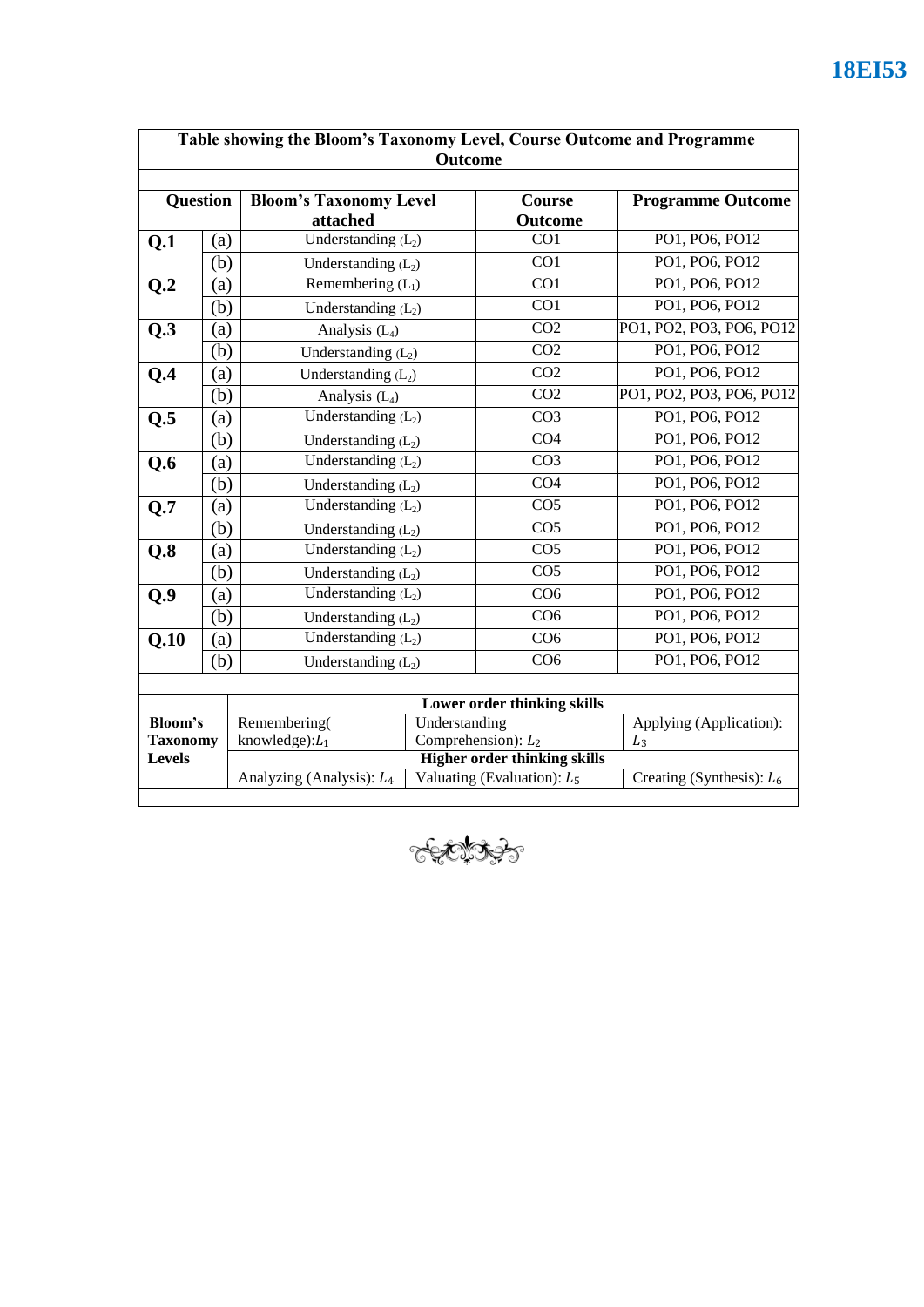**Max. Marks: 100**

## **Model Question Paper -2 with effect from 2020-21(CBCS Scheme)**

USN

**TIME: 03 Hours** 

**Fifth Semester B.E. Degree Examination**

#### **PROCESS CONTROL SYSTEM**

|                 | Note:                                                                                                                                                                                                                                        | Answer any FIVE full questions, choosing at least ONE question from each MODULE.                                                                                                                                                                                                                       |                                                                                                                                                                                                                                                             |  |  |  |
|-----------------|----------------------------------------------------------------------------------------------------------------------------------------------------------------------------------------------------------------------------------------------|--------------------------------------------------------------------------------------------------------------------------------------------------------------------------------------------------------------------------------------------------------------------------------------------------------|-------------------------------------------------------------------------------------------------------------------------------------------------------------------------------------------------------------------------------------------------------------|--|--|--|
|                 |                                                                                                                                                                                                                                              | Module $-1$                                                                                                                                                                                                                                                                                            |                                                                                                                                                                                                                                                             |  |  |  |
| Q <sub>1</sub>  | <b>(a)</b>                                                                                                                                                                                                                                   | Draw the block diagram of general purpose control system. Explain the function of<br>each block.                                                                                                                                                                                                       | 10 Marks                                                                                                                                                                                                                                                    |  |  |  |
|                 | (b) Illustrate the working of Reverse action pneumatic actuator with necessary equation.                                                                                                                                                     |                                                                                                                                                                                                                                                                                                        |                                                                                                                                                                                                                                                             |  |  |  |
|                 |                                                                                                                                                                                                                                              | <b>OR</b>                                                                                                                                                                                                                                                                                              |                                                                                                                                                                                                                                                             |  |  |  |
| Q <sub>.2</sub> |                                                                                                                                                                                                                                              | (a) With the neat diagram, explain the working of self regulation and human control<br>operation.                                                                                                                                                                                                      | 10 Marks                                                                                                                                                                                                                                                    |  |  |  |
|                 | Use necessary sketches to illustrate the degree of baking of crackers showing final<br>(b)<br>control operation.                                                                                                                             |                                                                                                                                                                                                                                                                                                        |                                                                                                                                                                                                                                                             |  |  |  |
|                 |                                                                                                                                                                                                                                              | $Module - 2$                                                                                                                                                                                                                                                                                           | 10 Marks<br>10 Marks<br>10 Marks<br>10 Marks<br><b>OR</b><br>10 Marks<br>ii) Process lag $&$ Control lag<br>iv) Control Parameter range<br>v) Error<br>10 Marks<br>Module $-3$<br>10 Marks<br>10 Marks<br><b>OR</b><br>10 Marks<br>10 Marks<br>$Module - 4$ |  |  |  |
| Q.3             | (a)                                                                                                                                                                                                                                          | Discuss the working of opamp based derivative controller mode with necessary<br>diagram and equation.                                                                                                                                                                                                  |                                                                                                                                                                                                                                                             |  |  |  |
|                 | <b>(b)</b><br>Design an PI controller with a proportional band of 30% and an integration gain of<br>$0.4 - 2V$ signal and the output is to be $0 - 10V$ . Calculate values of Gp, G <sub>I</sub> , R <sub>2</sub> , R <sub>1</sub> and<br>C. |                                                                                                                                                                                                                                                                                                        |                                                                                                                                                                                                                                                             |  |  |  |
|                 |                                                                                                                                                                                                                                              |                                                                                                                                                                                                                                                                                                        |                                                                                                                                                                                                                                                             |  |  |  |
|                 | (a)                                                                                                                                                                                                                                          | Define the following terms<br>i) Process Load & Control Load<br>iii) Dead time & Cycling                                                                                                                                                                                                               |                                                                                                                                                                                                                                                             |  |  |  |
| Q.4             | ( <b>b</b> )                                                                                                                                                                                                                                 | A liquid level control system linearly converts a displacement of 2 to 3m into 4 to 20mA<br>control signal. A relay serves as the two position controller to open or close an inlet valve.<br>The relay closes at 12mA and opens at 10mA. Find the relation between displacement level<br>and current. |                                                                                                                                                                                                                                                             |  |  |  |
|                 |                                                                                                                                                                                                                                              |                                                                                                                                                                                                                                                                                                        |                                                                                                                                                                                                                                                             |  |  |  |
| Q.5             | (a)                                                                                                                                                                                                                                          | Illustrate the working of data logging system using computer.                                                                                                                                                                                                                                          |                                                                                                                                                                                                                                                             |  |  |  |
|                 | (b)                                                                                                                                                                                                                                          | Explain the digital design steps of Derivative mode and PID control mode software.                                                                                                                                                                                                                     |                                                                                                                                                                                                                                                             |  |  |  |
|                 |                                                                                                                                                                                                                                              |                                                                                                                                                                                                                                                                                                        |                                                                                                                                                                                                                                                             |  |  |  |
| Q.6             | (a)                                                                                                                                                                                                                                          | Describe the working of multi variable alarm system with neat diagram and necessary<br>equation.                                                                                                                                                                                                       |                                                                                                                                                                                                                                                             |  |  |  |
|                 | <b>(b)</b>                                                                                                                                                                                                                                   | With necessary diagram, explain the working of PI and PD controller mode in<br>pneumatic type.                                                                                                                                                                                                         |                                                                                                                                                                                                                                                             |  |  |  |
|                 |                                                                                                                                                                                                                                              |                                                                                                                                                                                                                                                                                                        |                                                                                                                                                                                                                                                             |  |  |  |

- **Q.7** (a) With an example, explain the working of cascade control system. 10 Marks
	- **(b)** Describe open loop transient response method of process loop tuning for proportional controller with necessary equation. 10 Marks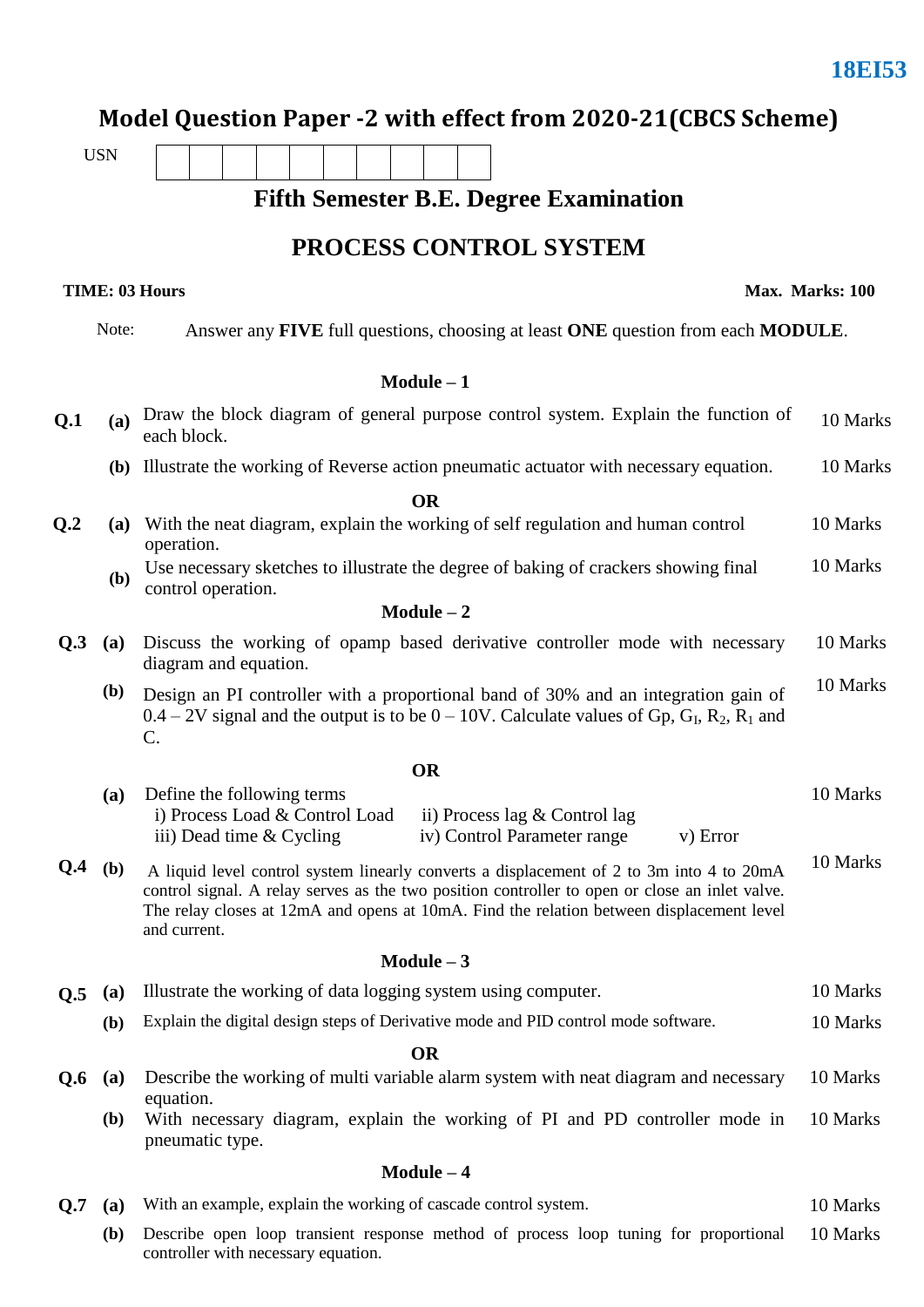# **18EI53**

| ×<br>I<br>. .<br>v |  |
|--------------------|--|
|--------------------|--|

| Q.8        | (a)          | Explain the steps for stability of a control system in terms of transfer function and<br>frequency dependencies. Also explain the stability criteria. | 10 Marks |
|------------|--------------|-------------------------------------------------------------------------------------------------------------------------------------------------------|----------|
|            | (b)          | Illustrate the process and instrumentation drawings (PI&D) symbols for various<br>instruments and valves.                                             | 10 Marks |
|            |              | Module $-5$                                                                                                                                           |          |
| O.9        | (a)          | With block diagram, briefly explain the following:                                                                                                    | 10 Marks |
|            |              | i) Model reference adaptive control.<br>ii) Model identification adaptive control.                                                                    |          |
|            | ( <b>b</b> ) | Describe the working of predictive control system with necessary diagram.                                                                             | 10 Marks |
|            |              | <b>OR</b>                                                                                                                                             |          |
| $0.10$ (a) |              | Explain how the number of degree of freedom can be reduced to zero to have a<br>completely specified system with unique behavior.                     | 10 Marks |
|            | (b)          | With the flow chart, illustrate the steps to build mathematical model of a plant.                                                                     | 10 Marks |